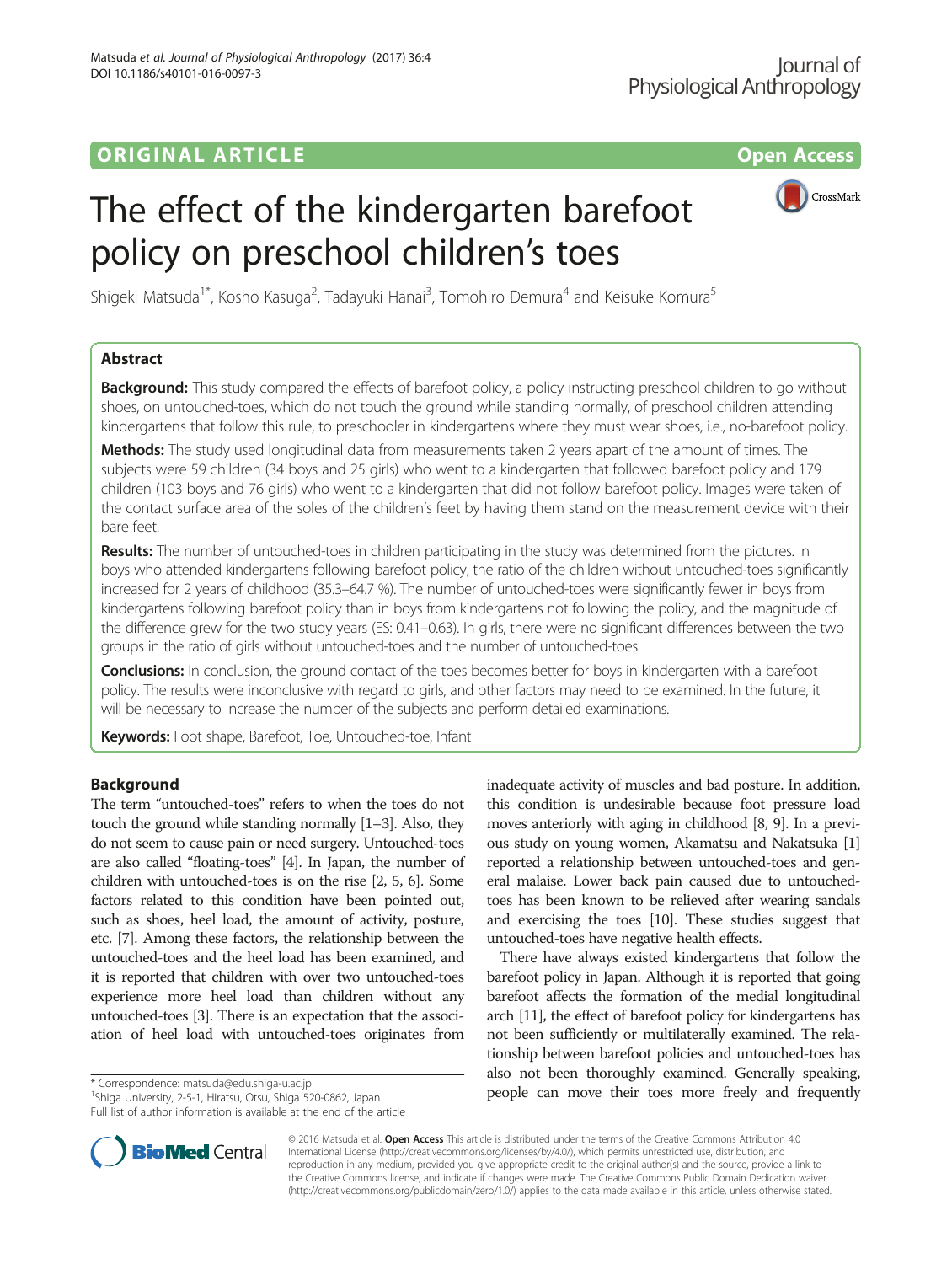when they are barefoot compared to when they wear shoes. The decrease in frequency of use of the toes caused by the decrease in general levels of activity or the effect of wearing shoes have been discussed as causes for untouchedtoes [[7](#page-6-0)]. Hence, there is a possibility that the occurrence of untouched-toes can be decreased by increasing the barefoot activity of children. In addition, because they are still growing, the shape of children's feet is easily changed by external stimuli as the growth of bones is marked in childhood, and their bones contain a substantial amount of cartilage. It is not hard to deduce that the quantity of barefoot activity is likely to decrease the occurrence of untouched-toes. This study clarified the effect of kindergarten barefoot policy on the untouched-toes of preschool children by comparing children who attend kindergarten following the barefoot policy and those attending kindergarten that follow the no-barefoot policy.

### **Methods**

#### Subjects

The subjects were 59 children (34 boys and 25 girls) in a kindergarten that followed barefoot policy (barefoot group) and 179 children (103 boys and 76 girls) in a kindergarten that did not follow barefoot policy (non-barefoot group). The subjects in the barefoot group played barefoot indoors after arriving at their kindergarten. They did not even wear their socks. According to the interviews of the kindergarten's staff, not many severe accidents and injuries were caused by the barefoot policy. The subjects in the non-barefoot group played in shoes. The kind of shoes (sports shoes, sandals, etc.) worn by each child was not particularly designated. Generally, children spend 5 h or more in their kindergarten on weekdays. Whether a child in either group spends time at home barefoot or wearing shoes (socks) is completely dependent on the child. Table [1](#page-2-0) shows the number of subjects and their physical characteristics. Age in months was used to provide the age of each subject. In this study, the subjects were 4 years old at the first measurement and were measured again 2 years later. There were significant differences between the two groups in the body mass of the subjects, i.e., the boys and girls, in the first measurement. Moreover, the height for boys and the body mass for girls in the second measurement also exhibited significant differences. However, as physique has not been reported to affect the occurrence ratio of untouched-toes [[2, 5\]](#page-6-0), the difference in physique of the subjects was not considered in the following analysis. The purpose and procedure of this study were explained to the children's parents and kindergarten teachers in detail and informed consents were obtained before the study began or any measurements were taken. This experimental protocol was

approved by the Ethics Committee on Human Experimentation of Faculty of Human Science, Kanazawa University (2012-5).

#### The measurement of contact surface area of the sole

A pedoscope (Sakamoto, Japan) was used to record the contact surface area of the soles of the subjects' feet, which was used to analyze the number of untouched-toes. The subjects stood barefoot on the device with their feet 5 cm apart and their hands relaxed at their sides. They were instructed to look at a mark located at eye-level and to remain as still as possible during the measurement. After a tester, who was a university teacher, confirmed the subject's postural stability, a picture of the contact surface area of the soles of their feet was recorded. Each subject was sequentially measured five times while standing.

#### Judgment of untouched-toes

Untouched-toes refer to the toes that do not show up in more than four of the five recorded pictures. A subject was defined as having untouched-toes when there was more than one untouched-toe among the toes of both feet. The sum of the untouched-toes on both feet was evaluated as the total number of untouched-toes.

#### Statistical analysis

Fisher's exact test was used to examine the difference between the first measurements and the measurements 2 years later for the ratio of subjects with/without untouched-toes. A two-way analysis of variance was used to examine the differences between the two groups and between the first and second measurements of the number of untouchedtoes. If a significant difference was found, the size of the effect was calculated to examine the size of the mean difference. Independent testing was used to examine the differences between the two groups in the ratio of the number of untouched-toes (0 untouched-toe, one untouched-toe, and over two untouched-toes). A test of goodness of fit was used to examine the differences of the ratio between three categories ("increased," "no change," and "decreased") classified according to changes in the number of untouchedtoes between the first and second measurements. If a significant difference was found, multiple comparison tests were conducted. The level of statistical significance was set at  $p < 0.05$ .

### Results

Table [2](#page-2-0) shows the results of the difference between the first and second measurements in the ratio of the children with/ without untouched-toes in the barefoot group. There was a significant difference between the two measurement periods in the ratio of the children with/without untouchedtoes in boys. The number of children without untouchedtoes changed from 12 (35.3 %) in the first measurement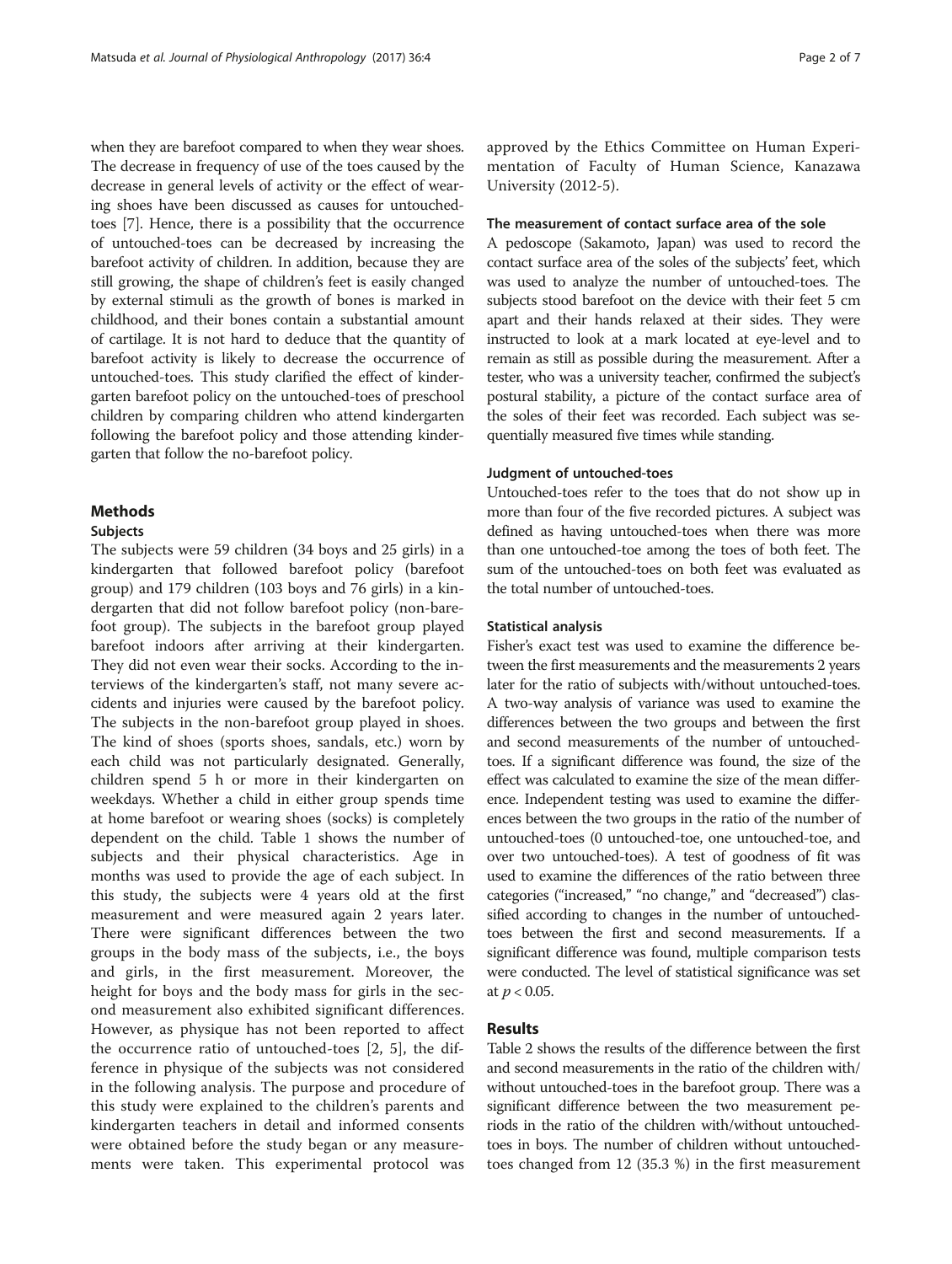|           |      |       |       |                                     | Non-barefoot group |  |  |
|-----------|------|-------|-------|-------------------------------------|--------------------|--|--|
|           |      |       |       | 1st 2 years later                   |                    |  |  |
| n         |      | 34    | 34    | 103                                 | 103                |  |  |
| Age       | Mean | 4.2   | 6.2   | 4.4                                 | 6.4                |  |  |
|           | S.D. | 0.3   | 0.3   | 0.2                                 | 0.2                |  |  |
| Height    | Mean | 100.8 | 113.8 | 102.2                               | 115.7              |  |  |
| (cm)      | S.D. | 4.1   | 4.6   | 4.0                                 | 4.6                |  |  |
| Body mass | Mean | 15.9  | 20.3  | 17.0                                | 21.3               |  |  |
| (kg)      | S.D. | 2.1   | 3.8   | 1.9                                 | 3.0                |  |  |
| n         |      | 25    | 25    | 76                                  | 76                 |  |  |
| Age       | Mean | 4.3   | 6.3   | 4.4                                 | 6.4                |  |  |
|           | S.D. | 0.2   | 0.2   | 0.1                                 | 0.1                |  |  |
| Height    | Mean | 101.0 | 114.5 | 102.5                               | 116.3              |  |  |
| (cm)      | S.D. | 4.0   | 4.3   | 3.7                                 | 4.6                |  |  |
| Body mass | Mean |       | 19.6  | 17.0                                | 21.7               |  |  |
| (kg)      | S.D. | 1.9   | 2.4   | 1.8                                 | 2.7                |  |  |
|           |      |       | 15.7  | Barefoot group<br>1st 2 years later |                    |  |  |

#### <span id="page-2-0"></span>Table 1 Number of subjects and their physical characteristics

to 22 (64.7 %) when measured 2 years later. In girls, although the number of children without untouched-toes increased from seven (28.0 %) in the first measurement to 11 (44.0 %) in the second measurement, a significant difference was not found.

Table [3](#page-3-0) shows the results of the difference between the first and second measurements in the ratio of children with/without untouched-toes in the non-barefoot group. The number of children without untouched-toes was 24 (23.3 %) for boys and 27 (36.5 %) for girls in the first measurement and 28 (27.2 %) for boys and 29 (38.2 %) for girls 2 years later. There were no significant differences between the two measurements in the ratio of children with/without untouched-toes in the non-barefoot group.

Table [4](#page-3-0) shows the results of the differences between the two groups and between the two measurement periods in the number of untouched-toes. In boys, the numbers were significantly fewer 2 years later than in the first measurement and in the barefoot group compared to the nonbarefoot group. Although the effect size of the difference between the two groups in the first measurement was 0.41, it became 0.63 in the second measurement. In girls, there were no significant differences between the two groups or the two measurement periods in the number of untouched-toes. The results of the change in the number of untouched-toes are summarized in Table [5](#page-4-0). Table [6](#page-4-0) shows the results of the differences between the two groups in the ratio of the number of the untouched-toes (0 untouched-toe, one untouched-toe, and over two untouched-toes). A significant difference between the two groups for boys was found in the ratio of the number of untouched-toes. The ratio of over two untouched-toes was less in the barefoot group (six boys (17.6 %)) than in the non-barefoot group (47 boys (45.6 %)).

The children were divided into three categories: "increased," "no change," and "decreased" in terms of the change in the number of untouched-toes. Table [7](#page-5-0) shows the results of the test for goodness of fit and multiple comparison tests in the ratio of each category in each group. A significant difference was found in boys in the barefoot

Table 2 Results of the difference between the first measurement and the measurement two years later in the ratio of the children with/without untouched-toes in barefoot group

|      |                | Boys           |             |            | Girls   |      |                |                |             |             |      |  |
|------|----------------|----------------|-------------|------------|---------|------|----------------|----------------|-------------|-------------|------|--|
|      |                | 2 years later  |             |            |         |      | 2 years later  |                |             |             |      |  |
|      |                | without U-toes | with U-toes | sum        | D       |      |                | without U-toes | with U-toes | sum         |      |  |
|      | without U-toes |                |             | 12 (35.3%) | $0.01*$ |      | without U-toes | 6              |             | $7(28.0\%)$ | 0.22 |  |
| 1st. | with U-toes    |                |             | 22 (64.7%) |         | l st | with U-toes    |                | 13          | 18 (72.0%)  |      |  |
|      | sum            | 22 (64.7%)     | 12 (35.3%)  | 34         |         |      | sum            | 11 (44.0%)     | 14 (56.0%)  | 25          |      |  |

Note) U-toes: Untouched-toes, \*p< 0.05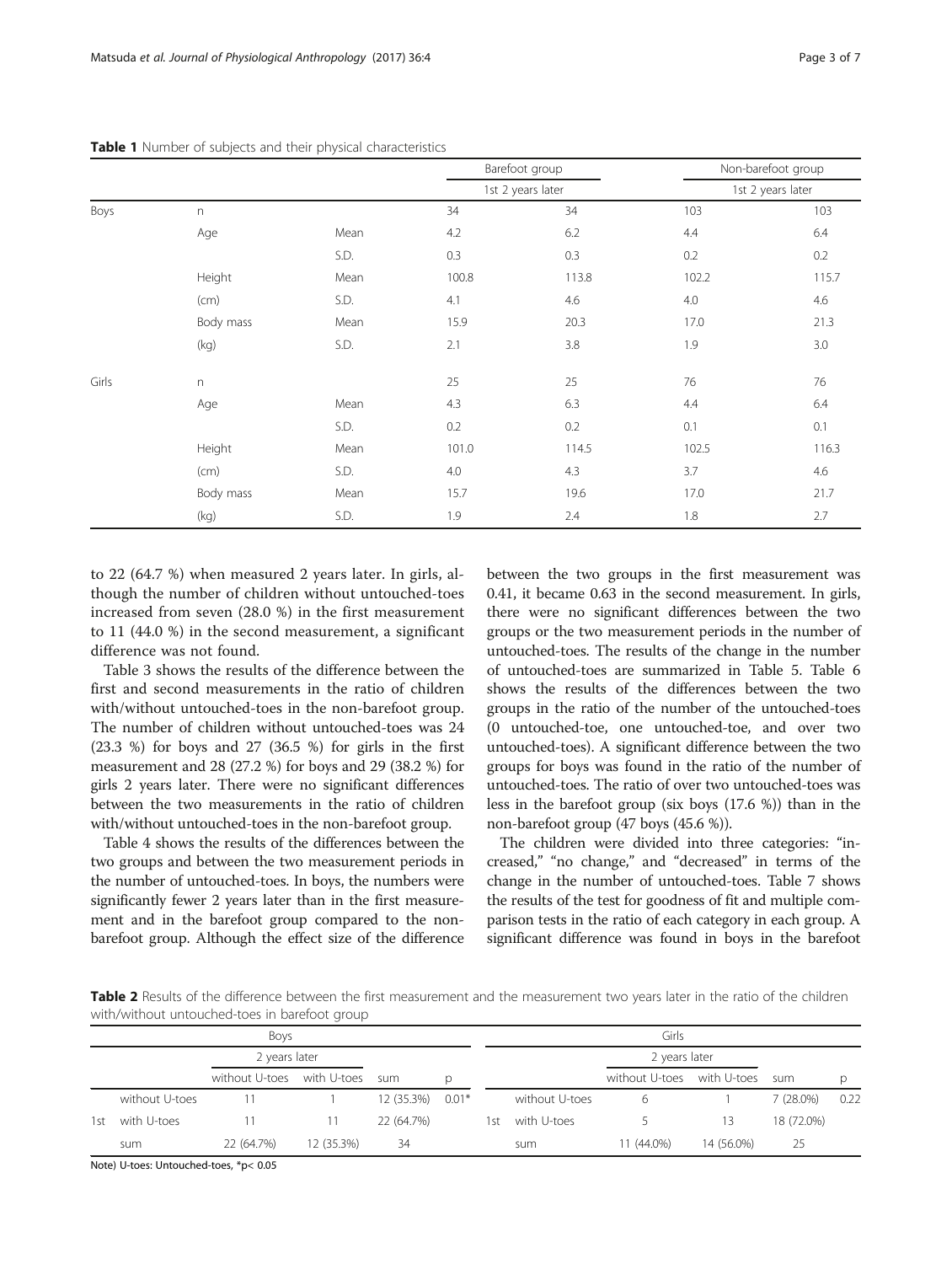|     |                | <b>Boys</b>    |                 |                 | Girls |      |                |                |             |            |      |  |
|-----|----------------|----------------|-----------------|-----------------|-------|------|----------------|----------------|-------------|------------|------|--|
|     |                | 2 years later  |                 |                 |       |      | 2 years later  |                |             |            |      |  |
|     |                | without U-toes | with U-toes     | sum             | D     |      |                | without U-toes | with U-toes | sum        | D    |  |
|     | without U-toes | 14             | 10 <sup>°</sup> | 24 (23.3%) 0.54 |       |      | without U-toes |                | 10          | 27 (35.5%) | 0.83 |  |
| 1st | with U-toes    | 14             | 65              | 79 (76.7%)      |       | l st | with U-toes    |                | 37          | 49 (64.5%) |      |  |
|     | sum            | 28 (27.2%)     | 75 (72.8%)      | 103             |       |      | sum            | 29 (38.2%)     | 47 (61.8%)  | 76         |      |  |

<span id="page-3-0"></span>Table 3 Results of tire difference between tire first measurement and tire measurement two years later n the ratio of the children with/without untouched-toes n non-barefoot group

Note) U-toes: Untouched-toes, \*p< 0.05

group and the categories "decreased" (50.0 %) and "no change" (41.2 %) were larger than "increased" (19.4 %). Significant differences were found in boys and girls in the non-barefoot group. "Decreased" (48.5 %) was more than "increased" in boys and "no change" (47.4 %) was more than "increased" in girls.

#### **Discussion**

First, the discussion will focus on the results for the boys because most of the results differed between boys and girls. The ratio of children without untouched-toes was 35.3 % at the first measurement and 64.7 % 2 years later. The ratio significantly increased in the barefoot group after 2 years. On the other hand, the ratio for the nonbarefoot group was 23.3 % at the first measurement and 27.2 % after 2 years. The change in the ratio for 2 years was very low and a significant difference was not found in the ratio for non-barefoot group. These differences can also be seen in Table 5. The number of children without untouched-toes in the barefoot group was slightly more even in the first measurement because about 1 year had passed after children started commuting to the kindergarten at the time of the first measurement. There is a possibility that the ratio was slightly more because they had already spent about a year in the kindergarten that followed the barefoot policy. Moreover, it is inferred that the number of children without untouched-toes increased after spending two more years of following the barefoot policy in kindergarten.

The number of untouched-toes in boys was significantly less in the barefoot group than in the non-barefoot group.

Also, the effect size of the difference expanded from 0.41 to 0.63 for 2 years. In addition, unlike the tendency of the non-barefoot group, the ratios of "decreased" and "no change" were more than the ratio of "increased" in terms of the change in the number of untouched-toes for 2 years. From the above results regarding the ratios of children without untouched-toes and the number of untouchedtoes, the condition of the children with untouched-toes who attended the kindergarten that followed the barefoot policy improved compared to the children who were not allowed to go barefoot in kindergarten. This factor is important because it affects the gait and pressure on the toes while running and walking, which differs when one is barefoot and when wearing shoes. There are differences in terms of kinematics and kinetics [\[12](#page-6-0)]. Barefoot runners experience increased ankle plantarflexion and frequently land using their forefoot at initial contact; in contrast, runners wearing shoes frequently land on their heels [[13](#page-6-0)]. There are significant differences in the walking gait, step length, cadence, and peak planter pressure between being barefoot and wearing shoes [[14\]](#page-6-0). Peak impulses at the heel and metatarsals are lower, and the chances of the forefoot spreading under load are larger when barefoot than when in shoes [\[15\]](#page-6-0). Because about 40 % of body weight is concentrated on the toes in the final stage of forefoot contact when standing [\[16](#page-6-0)], it is the toes that actually support the body and make good contact with the ground when walking barefoot. Hence, it is possible that the children who attended the kindergarten that allowed them to go barefoot land on their forefoot as the initial contact, and frequently use their toes when walking. The shape of the

Table 4 Results of the differences between two groups and between two measurement perods n the number of the untouchedtoes

|       |      |      | Barefoot group |      | Non-barefoot group |   |         | Two-way ANOVA |             |
|-------|------|------|----------------|------|--------------------|---|---------|---------------|-------------|
|       |      | 1st  | 2 years later  | 1st  | 2 years later      |   | Group   | Period        | Interaction |
| Boys  | Mean | l.35 | 0.68           | 2.04 | .42                |   | 8.03    | 24.05         | 0.04        |
|       | S.D. | .57  | 1.09           | .69  | 1.19               | D | $0.01*$ | $0.00*$       | 0.84        |
| Girls | Mean | 1.16 | 1.04           | 1.41 | 0.09               | F | 0.40    | 1.83          | 0.37        |
|       | S.D. | .07  | 1.10           | .43  | 1.13               | p | 0.53    | 0.18          | 0.54        |

Note: \*p< 0.05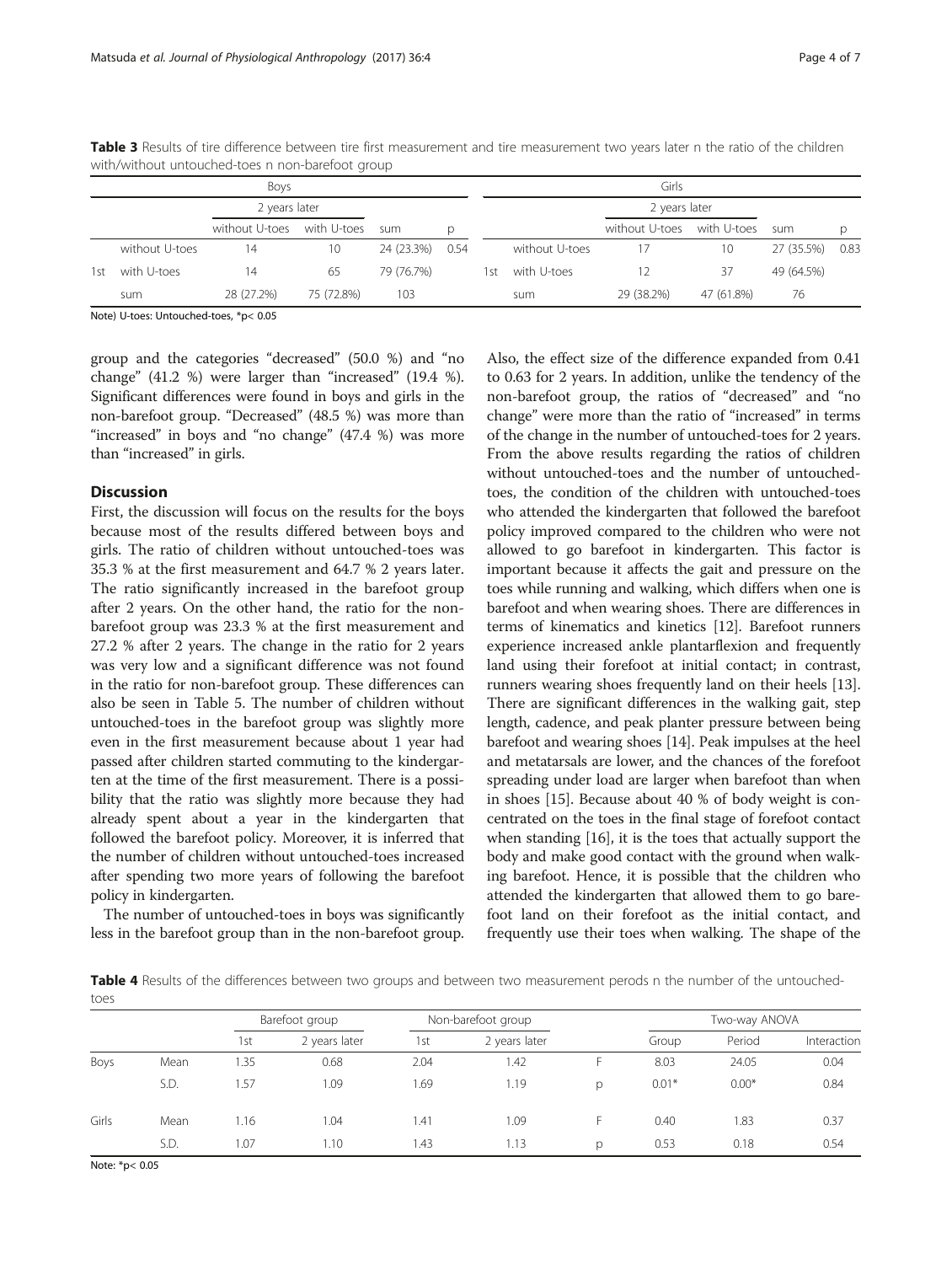|       |           |                |         | Barefoot group |               |                | Non-barefoot group |                |         |  |  |  |
|-------|-----------|----------------|---------|----------------|---------------|----------------|--------------------|----------------|---------|--|--|--|
|       |           |                | 1st     |                | 2 years later |                | 1st                | 2 years later  |         |  |  |  |
|       |           | n              | $\%$    | n              | $\%$          | n              | $\%$               | $\Gamma$       | $\%$    |  |  |  |
| Boys  | $0$ U-toe | 12             | 35.3    | 22             | 64.7          | 24             | 23.3               | 28             | 27.2    |  |  |  |
|       | 1 U-toe   | 11             | 32.4    | 6              | 17.6          | 21             | 20.4               | 28             | 27.2    |  |  |  |
|       | 2 U-toes  | 6              | 17.6    | $\mathbf{1}$   | 2.9           | 20             | 19.4               | 30             | 29.1    |  |  |  |
|       | 3 U-toes  | 0              | 0.0     | 5              | 14.7          | 15             | 14.6               | 11             | 10.7    |  |  |  |
|       | 4 U-toes  | 3              | 8.8     | 0              | 0.0           | 15             | 14.6               | 5              | 4.9     |  |  |  |
|       | 5 U -toes | $\mathbf{1}$   | 2.9     | 0              | 0.0           | $\overline{4}$ | 3.9                |                | 1.0     |  |  |  |
|       | 6 U-toes  | 2.9            |         | $\mathbf 0$    | 0.0           | $\overline{4}$ | 3.9                | $\mathbf 0$    | 0.0     |  |  |  |
|       | 7 U-toes  | $\mathbf 0$    | $0.0\,$ | $\mathbf 0$    | 0.0           | $\mathbf 0$    | $0.0\,$            | $\mathbf 0$    | 0.0     |  |  |  |
| Girls | 0 U-toe   | $\overline{7}$ | 28.0    | 11             | 44.0          | 27             | 35.5               | 29             | 38.2    |  |  |  |
|       | 1 U-toe   | 11             | 44.0    | 5              | 20.0          | 17             | 22.4               | 23             | 30.3    |  |  |  |
|       | 2 U-toes  | $\overline{4}$ | 16.0    | 6              | 24.0          | 15             | 19.7               | 16             | 21.1    |  |  |  |
|       | 3 U-toes  | $\overline{2}$ | 8.0     | 3              | 12.0          | 11             | 14.5               | $\overline{4}$ | 5.3     |  |  |  |
|       | 4 U-toes  |                | 4.0     | 0              | 0.0           | 5              | 6.6                | 4              | 5.3     |  |  |  |
|       | 5 U-toes  | $\circ$        | 0.0     | 0              | 0.0           | $\circ$        | 0.0                | $\mathbf{0}$   | 0.0     |  |  |  |
|       | 6 U-toes  | $\circ$        | 0.0     | 0              | 0.0           | $\circ$        | 0.0                | $\Omega$       | 0.0     |  |  |  |
|       | 7 U-toes  | $\overline{0}$ | 0.0     | $\mathbf 0$    | 0.0           |                | 1.3                | $\mathbf{0}$   | $0.0\,$ |  |  |  |

<span id="page-4-0"></span>Table 5 Results of the change of the number of the untouched-toes

Note) U-toes: Untouched-toes

foot changes by continuing the above gait differences when walking and running. Forefoot width becomes wider in habitual barefoot walkers compared to habitual walkers who wear shoes [[14, 17\]](#page-6-0). In addition, the development of the medial longitudinal arch differs depending upon whether one habitually spends time barefoot or not [\[18](#page-6-0)]. The point is that the more the toes touch the ground, more are the changes observed in them. It is especially important to remember that foot shape in children changes markedly in early childhood. Foot length increases linearly between the ages of 3 and 15, and the medial longitudinal arch develops rapidly in childhood [\[18](#page-6-0)–[20\]](#page-6-0). Children's bones contain a high degree of cartilage making them more pliable and easier to be changed by external pressure. Because

shoes restrict the natural motion of the foot or forefoot and increases the pressure on the toes [[14\]](#page-6-0), there is a possibility that shoes trigger an increase in the number of untouchedtoes. By understanding that the shape of the toes changes and the number of untouched-toes decreases in children who play barefoot in a kindergarten that follows barefoot policy, one might conclude that such a policy is important for the current and future health of the next generations.

Matsuda, Demura [\[3\]](#page-6-0) reported that children with over two untouched-toes tend to have greater heel loads than children without untouched-toes. By referring to the previous studies [\[3](#page-6-0)], the difference between the two groups in the ratio of children with over two untouched-toes was analyzed to clarify which children experienced greater heel

Table 6 Results of the differences between the two groups b the ratb of number of the untouched-toes

|       |                    |         | 1st     |               |       |      |         | 2 years later |               |       |         |  |  |  |
|-------|--------------------|---------|---------|---------------|-------|------|---------|---------------|---------------|-------|---------|--|--|--|
|       |                    | 0 U-toe | 1 U-toe | Over 2 U-toes | $X^2$ | D    | 0 U-toe | 1 U-toe       | Over 2 U-toes | $X^2$ | р       |  |  |  |
| Boys  | Barefoot group     | 12      | 1       | 11            | 5.88  | 0.05 | 22      | 6             | 6             | 15.97 | $0.00*$ |  |  |  |
|       |                    | 35.3    | 32.4    | 32.4          |       |      | 64.7    | 17.6          | 17.6          |       |         |  |  |  |
|       | Non-barefoot group | 24      | 21      | 58            |       |      | 28      | 28            | 47            |       |         |  |  |  |
|       |                    | 23.3    | 20.4    | 56.3          |       |      | 27.2    | 27.2          | 45.6          |       |         |  |  |  |
| Girls | Barefoot group     | 7       | 11      | 7             | 4.46  | 0.11 | 11      | 5             | 9             | 0.99  | 0.61    |  |  |  |
|       |                    | 28.0    | 44.0    | 28.0          |       |      | 44.0    | 20.0          | 36.0          |       |         |  |  |  |
|       | Non-barefoot group | 27      | 17      | 32            |       |      | 29      | 23            | 24            |       |         |  |  |  |
|       |                    | 35.5    | 22.4    | 42.1          |       |      | 38.2    | 30.3          | 31.6          |       |         |  |  |  |

Note) U-toes: Untouched-toes, \*p<0.05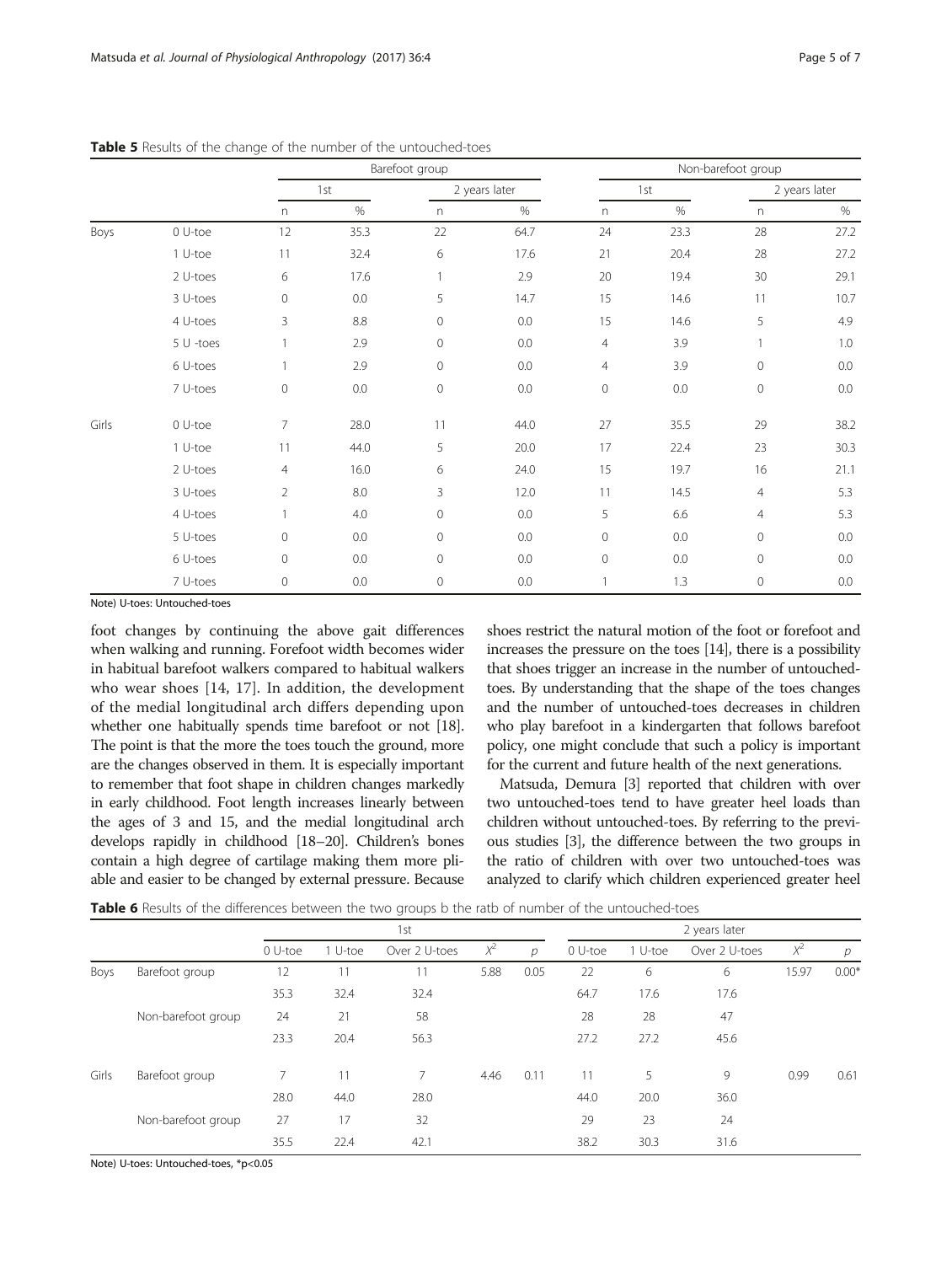|       |                            |    | Barefoot group |       | Test of            | Multiple comparison tests      |    | Non-barefoot group |                    | Test of | Multiple comparison    |
|-------|----------------------------|----|----------------|-------|--------------------|--------------------------------|----|--------------------|--------------------|---------|------------------------|
|       |                            | n  | %              |       | goodness<br>of fit |                                | n  | $\%$               | goodness<br>of fit |         | tests                  |
| Boys  | Decrease                   | 17 | 50.0           | $X^2$ | 9.59               | Decrease, No change > Increase | 50 | 48.5               | $X^2$              | 13.18   | Decrease > Increase    |
|       | No change                  | 14 | 41.2           | р     | $0.01*$            |                                | 33 | 32.0               | р                  | $0.00*$ |                        |
|       | Increase                   | 3  | 8.8            |       |                    |                                | 20 | 19.4               |                    |         |                        |
| Girls | Decrease                   | 6  | 24.0           | $X^2$ | 3.92               |                                | 24 | 31.6               | $X^2$              | 8.00    | No Change $>$ Increase |
|       | No change                  | 13 | 52.0           | р     | 0.14               |                                | 36 | 47.4               | р                  | $0.02*$ |                        |
|       | Increase                   | 6  | 24.0           |       |                    |                                | 16 | 21.1               |                    |         |                        |
|       | $\cdots$ $\cdots$ $\cdots$ |    |                |       |                    |                                |    |                    |                    |         |                        |

<span id="page-5-0"></span>Table 7 Results of test of goodness of fit and multbk com parison tests i the rati of each category

Note) \*p< 0.05

load. Table 6 shows the results. A significant difference between the groups was found in the ratio of the number of untouched-toes in each category (0 untouched-toe, one untouched-toe, and over two untouched-toes) when measured 2 years later. The ratio of over two untouched-toes was less in the barefoot group than in the non-barefoot group. Hence, children who have greater heel loads may be fewer when they can go barefoot. As the child gets older, the foot is pressurized anteriorly [\[8](#page-6-0), [9](#page-6-0)], even commuting children to a kindergarten that follows barefoot policy is better for healthy child development.

There is evidence that untouched-toes can have negative effects on the rest of the body well after childhood. Akamatsu and Nakatsuka [\[1](#page-6-0)] examined the relationship between untouched-toes and general malaise in young women. Their results indicated that having untouchedtoes related to general malaise, headache, low back pain, and shoulder stiffness. In addition, Yahagi, Nemoto [\[10](#page-6-0)] examined the connection between having untouched-toes and low back pain in men and women. They found that low back pain was relieved by wearing sandals and undergoing exercise therapy to reduce the number of untouchedtoes. The frequency of the fifth toe touching the ground is more in athletes compared with non-athletes [\[21\]](#page-6-0), which implies a possible relationship between untouched-toes and athletic ability. Although more detailed studies will be needed in the future, there is a possibility that increasing barefoot policies in schools may have a favorable influence on the body and overall health from childhood.

It was interesting that the results for the girls differed from the boys and that there were no significant differences between the two measurement periods in the ratio of the girls with/without untouched-toes in the barefoot group and the non-barefoot group; there were no significant differences observed between the two groups after 2 years in the number of untouched-toes. It seems that the barefoot policy had hardly any effect on the number of toes touching the ground in the girls. Although it is difficult to interpret these results, one factor may be that in kindergarten the girls were less active than boys [\[22\]](#page-6-0) as culturally, girls generally prefer static play. Because girls do not have many opportunities for using their toes and do not use their toes strongly, the barefoot policy seems to not have benefitted them as much. However, the amount and content of physical activity were not measured in this study. In the future, analysis of physical activity will be necessary. In addition, there is a possibility that statistical significant differences were not found because the number of girls in the study (25) was less than the number of boys. Girls without untouched-toes increased from 28.5 % at the first measurement to 44.0 % 2 years later. If the number of girls increases in the future, significant differences may be found. In addition, the number of the untouched-toes in girls was 1.16, which was less even at the first measurement because the first measurement was conducted about a year after the children had entered the kindergarten. If the first measurement is conducted soon after entering the kindergarten, different results may be obtained. This is also a point to be examined in the future along with increasing the number of boys and girls in the barefoot group for more accurate statistical meaning.

In this study, it depends on the child as to whether a child spends time at home barefoot, wearing just socks, or wearing shoes with or without socks. In Japan, some children go barefoot and others wear socks at home, which may also have some influence on the results of this study. In the future, the effect of the kindergarten barefoot policy should include this information as part of the control condition for the study. Moreover, in the future, it is possible that knowing the number of untouched-toes may become an index, which shows the condition of a child's growth and health based on the continuation of the studies on this topic.

## Conclusions

This study examined the effects of attending a kindergarten that follows barefoot policy, i.e., allowing children to go barefoot in school, on the syndrome of untouchedtoes in childhood using longitudinal data from two sets of measurements taken 2 years apart. Findings showed that the ratio of children (boys in particular) without untouched-toes increased in children attending a kindergarten